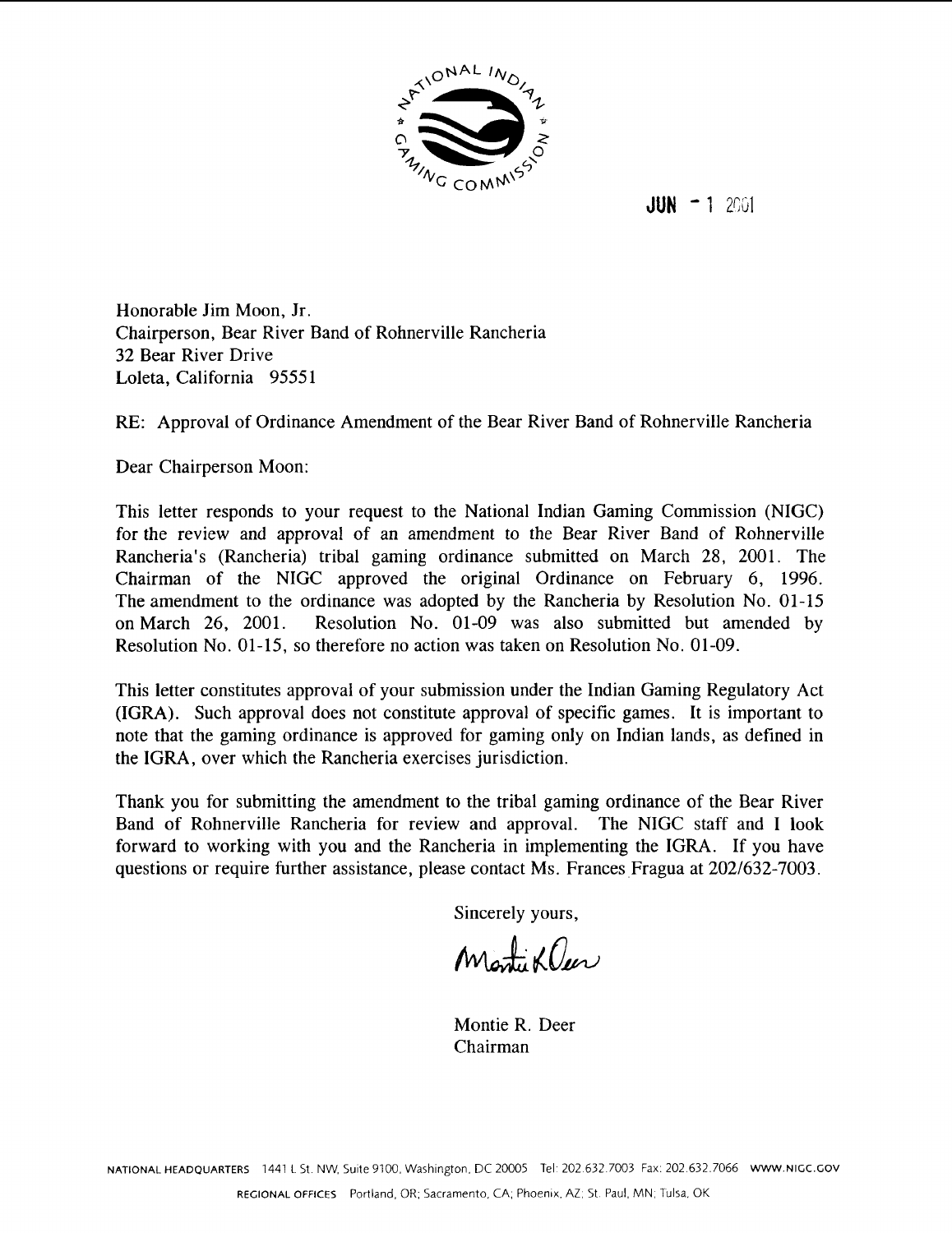## **BEAR RIVER BAND of ROHNERVILLE RANCHERIA**<br> **Az BEAR RIVER DR. LOLETA, CA 96661 707.733.1900. fax 733.1972**<br> **Az Canadian Street (1915)**

.-..

 $\mathscr{E}_i$ 



## **A RESOLUTION, AMENDING RESOLUTION 01-09, APPOINTING THREE (3) MEMBERS TO THE BEAR RIVER.BAND OF ROHNERVILLE RANCHERIA GAMING COMMISSION PURSUANT TO THE BEAR RIVER BAND OF ROHNERVILLE RANCHERIA GAMING ORDINANCE NO. 95-04 AND RESOLUTION NO. 00-36.**

- **WHEREAS,** the Bear River Band of Rohnerville Rancheria is a federally recognized American Indian Tribe, exercising its full governmental powers and responsibillities; and,
- **WHEREAS,** the Bear River Band of Rohnerville Rancheria is eligible for all rights and privileges afforded to Federally recognized Indian tribes; and,
- **WHEREAS,** the Bear River Band of Rohnerville Rancheria established a three (3) member Gaming Commission and the Tribal Council shall appoint the three **(3)** members of the Gaming Commission, pursuant to Bear River Band of Rohnerville Rancheria Gaming Ordinance No. 95-04 and Resolution No. 00-36; and,
- **WHEREAS,** the Tribal Council has determined that *Jolanda Inpram* , *Leonard Bowman* , and *June Callahan* would themselves qualify for licensing under Gaming Ordinahce No. 95-04, pursuant to Article IV(a).

**NOW THEREFORE BE IT RESOLVED** that the Tribal Council of Bear River Band of Rohnerville Rancheria, pursuant to Article 1V(a) of the Gaming Ordinance, appoint *Jolanda*  **Ingram** as Permanent Chairperson of Gaming Commission and the other two Commissioners as volunteers on a temporary basis: *Leonard Bowman* , and *June Callahan* . These three (3) are members ofthe Bear River Band of Rohnerville Rancheria Gaming Commission until Tribal Council appoints permanent Gaming Commissioners.